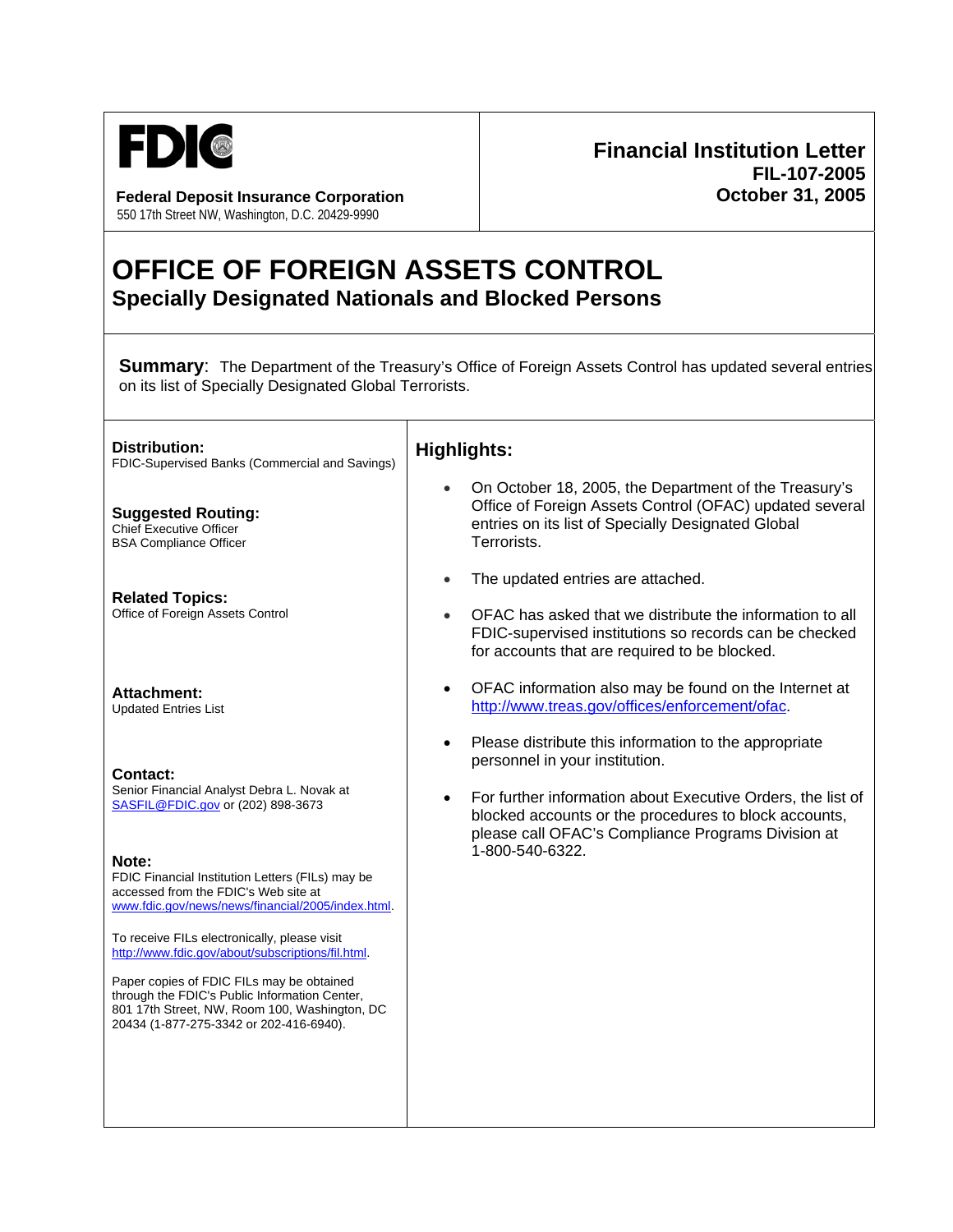## **10/18/2005**

The following changes have been made to OFAC's SDN list:

ABDAOUI, Youssef (a.k.a. "ABDELLAH"; a.k.a. "ABDULLAH"; a.k.a. "ABU ABDULLAH"), Piazza Giovane Italia n.2, Varese, Italy; DOB 4 Jun 1966; POB Kairouan, Tunisia (individual) [SDGT] -to- ABDAOUI, Youssef (a.k.a. ABDAOUI, Youssef Ben Abdul Baki Ben Youcef; a.k.a. "ABDELLAH"; a.k.a. "ABDULLAH"; a.k.a. "ABU ABDULLAH"), Piazza Giovane Italia n.2, Varese, Italy; DOB 4 Jun 1966; POB Kairouan, Tunisia; nationality Tunisia; Passport G025057 issued 23 Jun 1999 expires 5 Feb 2004 (individual) [SDGT]

ABDELHEDI, Mohamed Ben Mohamed, via Catalani, n. 1, Varese, Italy; DOB 10 Aug 1965; POB Sfax, Tunisia; Italian Fiscal Code BDLMMD65M10Z352S (individual) [SDGT] -to- ABDELHEDI, Mohamed Ben Mohamed (a.k.a. ABDELHEDI, Mohamed Ben Mohamed Ben Khalifa), via Catalani, n. 1, Varese, Italy; DOB 10 Aug 1965; POB Sfax, Tunisia; nationality Tunisia; Italian Fiscal Code BDLMMD65M10Z352S (individual) [SDGT]

AMDOUNI, Mehrez (a.k.a. FUSCO, Fabio; a.k.a. HASSAN, Mohamed; a.k.a. "ABU THALE"); DOB 18 Dec 1969; POB Tunis, Tunisia (individual) [SDGT] -to- AMDOUNI, Mehrez (a.k.a. AL-AMDOUNI, Mehrez Ben Mahmoud Ben Sassi; a.k.a. FUSCO, Fabio; a.k.a. HASSAN, Mohamed; a.k.a. "ABU THALE"); DOB 18 Dec 1969; POB Tunis, Tunisia; nationality Tunisia; Passport G737411 (Tunisia) issued 24 Oct 1990 expires 20 Sep 1997; alt. Passport 0801888 (Bosnia and Herzegovina) (individual) [SDGT]

AOUADI, Mohamed Ben Belgacem (a.k.a. AOUADI, Mohamed Ben Belkacem), Via A. Masina n.7, Milano, Italy; DOB 11 Dec 1974; POB Tunisia; Italian Fiscal Code DAOMMD74T11Z352Z (individual) [SDGT] -to- AOUADI, Mohamed Ben Belgacem (a.k.a. AOUADI, Mohamed Ben Belkacem), Via A. Masina n.7, Milano, Italy; DOB 11 Dec 1974; POB Tunisia; nationality Tunisia; Italian Fiscal Code DAOMMD74T11Z352Z; Passport L 191609 issued 28 Feb 1996 expires 27 Feb 2001 (individual) [SDGT]

AYARI, Chiheb Ben Mohamed (a.k.a. "HICHEM ABU HCHEM"), Via di Saliceto n.51/9, Bologna, Italy; DOB 19 Dec 1965; POB Tunis, Tunisia (individual) [SDGT] -to- AYARI, Chiheb Ben Mohamed (a.k.a. AL-AYARI, Chiheb Ben Mohamed Ben Mokhtar; a.k.a. "HICHEM ABU HCHEM"), Via di Saliceto n.51/9, Bologna, Italy; DOB 19 Dec 1965; POB Tunis, Tunisia; nationality Tunisia; Passport L246084 issued 10 Jun 1996 expires 9 Jun 2001 (individual) [SDGT]

BAAZAOUI, Mondher (a.k.a. "HAMZA"), Via di Saliceto n.51/9, Bologna, Italy; DOB 18 Mar 1967; POB Kairouan, Tunisia (individual) [SDGT] -to- BAAZAOUI, Mondher (a.k.a. AL-BAAZAOUI, Mondher Ben Mohsen Ben Ali; a.k.a. "HAMZA"), Via di Saliceto n.51/9, Bologna, Italy; DOB 18 Mar 1967; POB Kairouan, Tunisia; nationality Tunisia; Passport K602878 issued 5 Nov 1993 expires 9 Jun 2001 (individual) [SDGT]

BEN ABDELHAKIM, Cherif Said (a.k.a. ABOU SALMAN; a.k.a. "DJALLAL"; a.k.a. "YOUCEF"), Corso Lodi 59, Milan, Italy; DOB 25 Jan 1970; POB Menzel Temine, Tunisia; nationality Tunisia; arrested 30 Sep 2002 (individual) [SDGT] -to- BEN ABDELHAKIM, Cherif Said (a.k.a. ABOU SALMAN; a.k.a. AL-CHERIF, Said Ben Abdelhakim Ben Omar; a.k.a. "DJALLAL"; a.k.a. "YOUCEF"), Corso Lodi 59, Milan, Italy; DOB 25 Jan 1970; POB Menzel Temine, Tunisia; nationality Tunisia; Passport M307968 issued 8 Sep 2001 expires 7 Sep 2006; arrested 30 Sep 2002; (individual) [SDGT]

BEN SOLTANE, Adel, Via Latisana n. 6, Milan, Italy; DOB 14 Jul 1970; POB Tunis, Tunisia; Italian Fiscal Code BNSDLA70L14Z352B (individual) [SDGT] -to- BEN SOLTANE, Adel (a.k.a. BEN SOLTANE, Adel Ben Al-Azhar Ben Youssef), Via Latisana n. 6, Milan, Italy; DOB 14 Jul 1970; POB Tunis, Tunisia; nationality Tunisia; Italian Fiscal Code BNSDLA70L14Z352B; Passport M408665 issued 4 Oct 2000 expires 3 Oct 2005 (individual) [SDGT]

BENATTIA, Nabil; DOB 11 May 1966; POB Tunis, Tunisia (individual) [SDGT] -to- BENATTIA, Nabil; DOB 11 May 1966; POB Tunis, Tunisia; nationality Tunisia; Passport L289032 issued 22 Aug 2001 expires 21 Aug 2006 (individual) [SDGT]

BOUCHOUCHA, Mokhtar (a.k.a. BUSHUSHA, Mokhtar), Via Milano n.38, Spinadesco (CR), Italy; DOB 13 Oct 1969; POB Tunisia; Italian Fiscal Code BCHMHT69R13Z352T (individual) [SDGT] -to- BOUCHOUCHA, Mokhtar (a.k.a. BOUCHOUCHA, Al-Mokhtar Ben Mohamed Ben Al-Mokhtar; a.k.a. BUSHUSHA, Mokhtar), Via Milano n.38, Spinadesco (CR), Italy; DOB 13 Oct 1969; POB Tunisia; nationality Tunisia; Italian Fiscal Code BCHMHT69R13Z352T; Passport K754050 issued 26 May 1999 expires 25 May 2004 (individual) [SDGT]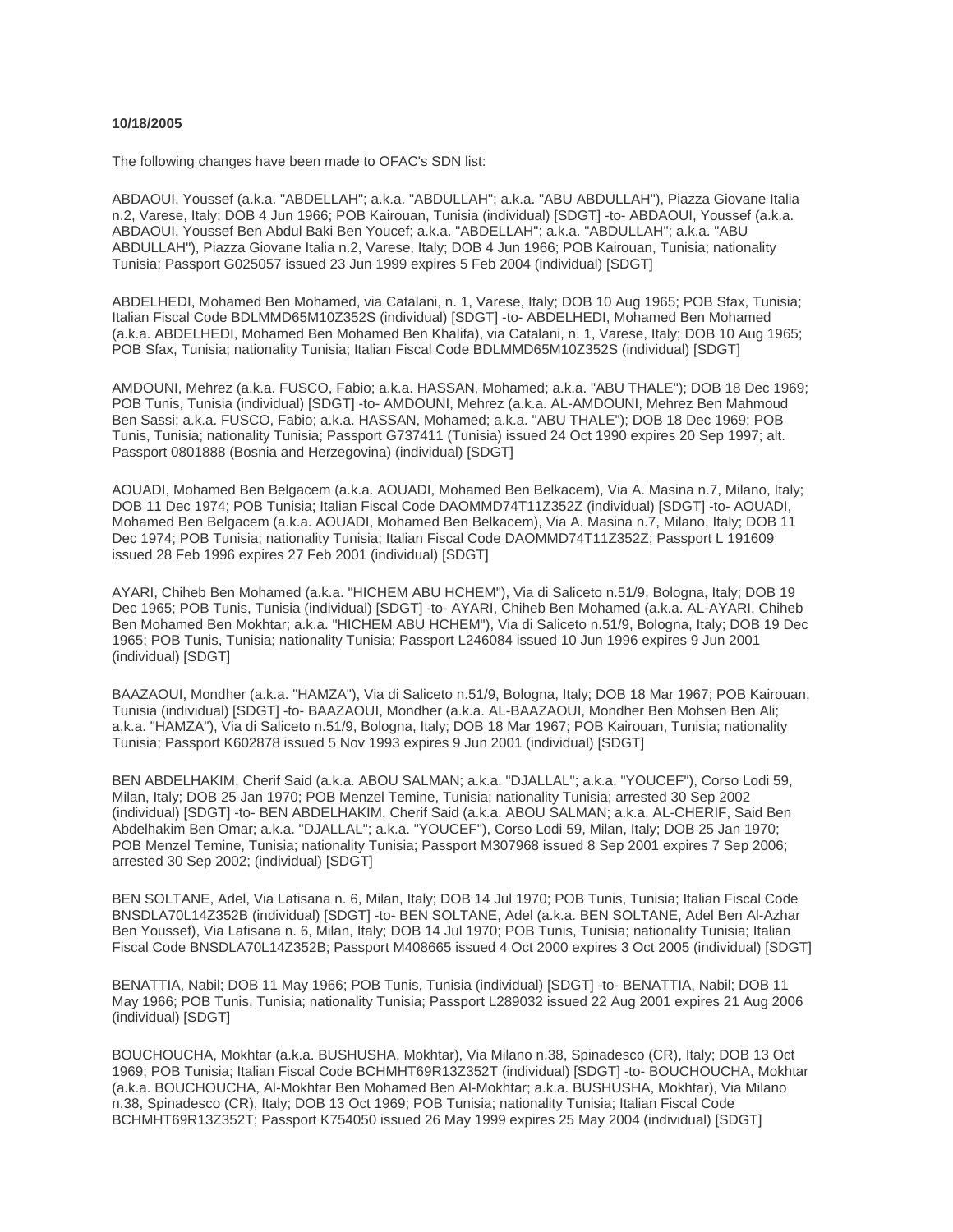BOUYAHIA, Hamadi (a.k.a. GAMEL MOHAMED), Corso XXII Marzo 39, Milan, Italy; DOB 22 May 1966; POB Tunisia; nationality Tunisia; arrested 30 Sep 2002 (individual) [SDGT] -to- BOUYAHIA, Hamadi (a.k.a. GAMEL MOHAMED), Corso XXII Marzo 39, Milan, Italy; DOB 22 May 1966; alt. DOB 29 May 1966; POB Tunisia; nationality Tunisia; Passport L723315 issued 5 May 1998 expires 4 May 2003; arrested 30 Sep 2002; (individual) [SDGT]

CHARAABI, Tarek (a.k.a. SHARAABI, Tarek), Viale Bligny n.42, Milano, Italy; DOB 31 Mar 1970; POB Tunisia; Italian Fiscal Code CHRTRK70C31Z352U (individual) [SDGT] -to- CHARAABI, Tarek (a.k.a. AL-CHARAABI, Tarek Ben Al-Bechir Ben Amara; a.k.a. SHARAABI, Tarek), Viale Bligny n.42, Milano, Italy; DOB 31 Mar 1970; POB Tunisia; nationality Tunisia; Italian Fiscal Code CHRTRK70C31Z352U; Passport L 579603 issued 19 Nov 1997 expires 18 Nov 2002 (individual) [SDGT]

DARRAJI, Kamel, via Belotti, n. 16, Busto Arsizio, Varese, Italy; DOB 22 Jul 1967; POB Menzel Bouzelfa, Tunisia; Italian Fiscal Code DRRKML67L22Z352Q; alt. Italian Fiscal Code DRRKLB67L22Z352S (individual) [SDGT] -to- DARRAJI, Kamel (a.k.a. DARRAJI, Kamal Ben Mohamed Ben Ahmed), via Belotti, n. 16, Busto Arsizio, Varese, Italy; DOB 22 Jul 1967; POB Menzel Bouzelfa, Tunisia; nationality Tunisia; Italian Fiscal Code DRRKML67L22Z352Q; alt. Italian Fiscal Code DRRKLB67L22Z352S; Passport L029899 issued 14 Aug 1995 expires 13 Aug 2000 (individual) [SDGT]

DRISSI, Noureddine, Via Plebiscito 3, Cremona, Italy; DOB 30 Apr 1969; POB Tunisi, Tunisia; nationality Tunisia; arrested 1 Apr 2003 (individual) [SDGT] -to- DRISSI, Noureddine, Via Plebiscito 3, Cremona, Italy; DOB 30 Apr 1969; alt. DOB 30 Apr 1964; POB Tunisi, Tunisia; nationality Tunisia; Passport L851940 issued 9 Sep 1998 expires 8 Sep 2003; arrested 1 Apr 2003; (individual) [SDGT]

EL HADI, Mustapha Nasri Ait; DOB 5 Mar 1962; POB Tunis, Tunisia (individual) [SDGT] -to- EL HADI, Mustapha Nasri Ait; DOB 5 Mar 1962; POB Tunis, Tunisia; nationality Algeria alt. Germany (individual) [SDGT]

ESSAADI, Moussa Ben Amor (a.k.a. "ABDELRAHMMAN"; a.k.a. "BECHIR"; a.k.a. "DAH DAH"), Via Milano n.108, Brescia, Italy; DOB 4 Dec 1964; POB Tabarka, Tunisia (individual) [SDGT] -to- ESSAADI, Moussa Ben Amor (a.k.a. "ABDELRAHMMAN"; a.k.a. "BECHIR"; a.k.a. "DAH DAH"), Via Milano n.108, Brescia, Italy; DOB 4 Dec 1964; POB Tabarka, Tunisia; nationality Tunisia; Passport L335915 issued 8 Nov 1996 expires 7 Nov 2001 (individual) [SDGT]

ESSID, Sami Ben Khemais, Via Dubini n.3, Gallarate (VA), Italy; DOB 10 Feb 1968; POB Tunisia; Italian Fiscal Code SSDSBN68B10Z352F (individual) [SDGT] -to- ESSID, Sami Ben Khemais (a.k.a. ELSSEID, Sami Ben Khamis Ben Saleh), Via Dubini n.3, Gallarate (VA), Italy; DOB 10 Feb 1968; POB Tunisia; nationality Tunisia; Italian Fiscal Code SSDSBN68B10Z352F; Passport K929139 issued 14 Feb 1995 expires 13 Feb 2000 (individual) [SDGT]

HADDAD, Fethi Ben Assen, Via Fulvio Testi, 184, Cinisello Balsamo, Milan, Italy; Via Porte Giove, 1, Mortara, Pavia, Italy; DOB 28 Mar 1963; alt. DOB 28 Jun 1963; POB Tataouene, Tunisia; Italian Fiscal Code HDDFTH63H28Z352V (individual) [SDGT] -to- HADDAD, Fethi Ben Assen, Via Fulvio Testi, 184, Cinisello Balsamo, Milan, Italy; Via Porte Giove, 1, Mortara, Pavia, Italy; DOB 28 Mar 1963; alt. DOB 28 Jun 1963; POB Tataouene, Tunisia; nationality Tunisia; Italian Fiscal Code HDDFTH63H28Z352V; Passport L 183017 issued 14 Feb 1996 expires 13 Feb 2001 (individual) [SDGT]

HAMAMI, Brahim Ben Hedili, Via de' Carracci n.l5, Casalecchio di Reno (Bologna), Italy; DOB 20 Nov 1971; POB Goubellat, Tunisia (individual) [SDGT] -to- HAMAMI, Brahim Ben Hedili, Via de' Carracci n.l5, Casalecchio di Reno (Bologna), Italy; DOB 20 Nov 1971; POB Goubellat, Tunisia; alt. POB Koubellat, Tunisia; nationality Tunisia; Passport Z106861 issued 18 Feb 2004 expires 17 Feb 2009 (individual) [SDGT]

HAMRAOUI, Kamel Ben Mouldi (a.k.a. "KAMEL"; a.k.a. "KIMO"), Via Bertesi 27, Cremona, Italy; DOB 21 Oct 1977; POB Beja, Tunisia; nationality Tunisia; arrested 1 Apr 2003 (individual) [SDGT] -to- HAMRAOUI, Kamel Ben Mouldi (a.k.a. "KAMEL"; a.k.a. "KIMO"), Via Bertesi 27, Cremona, Italy; DOB 21 Oct 1977; POB Beja, Tunisia; nationality Tunisia; Passport P229856 issued 1 Nov 2002 expires 31 Oct 2007; arrested 1 Apr 2003; (individual) [SDGT]

JAMMALI, Imed Ben Bechir, via Dubini, n. 3, Gallarate, Varese, Italy; DOB 25 Jan 1968; POB Menzel Temine, Tunisia; Italian Fiscal Code JMMMDI68A25Z352D (individual) [SDGT] -to- JAMMALI, Imed Ben Bechir, via Dubini, n. 3, Gallarate, Varese, Italy; DOB 25 Jan 1968; POB Menzel Temine, Tunisia; nationality Tunisia; Italian Fiscal Code JMMMDI68A25Z352D; Passport K693812 issued 23 Apr 1999 expires 22 Apr 2004 (individual) [SDGT]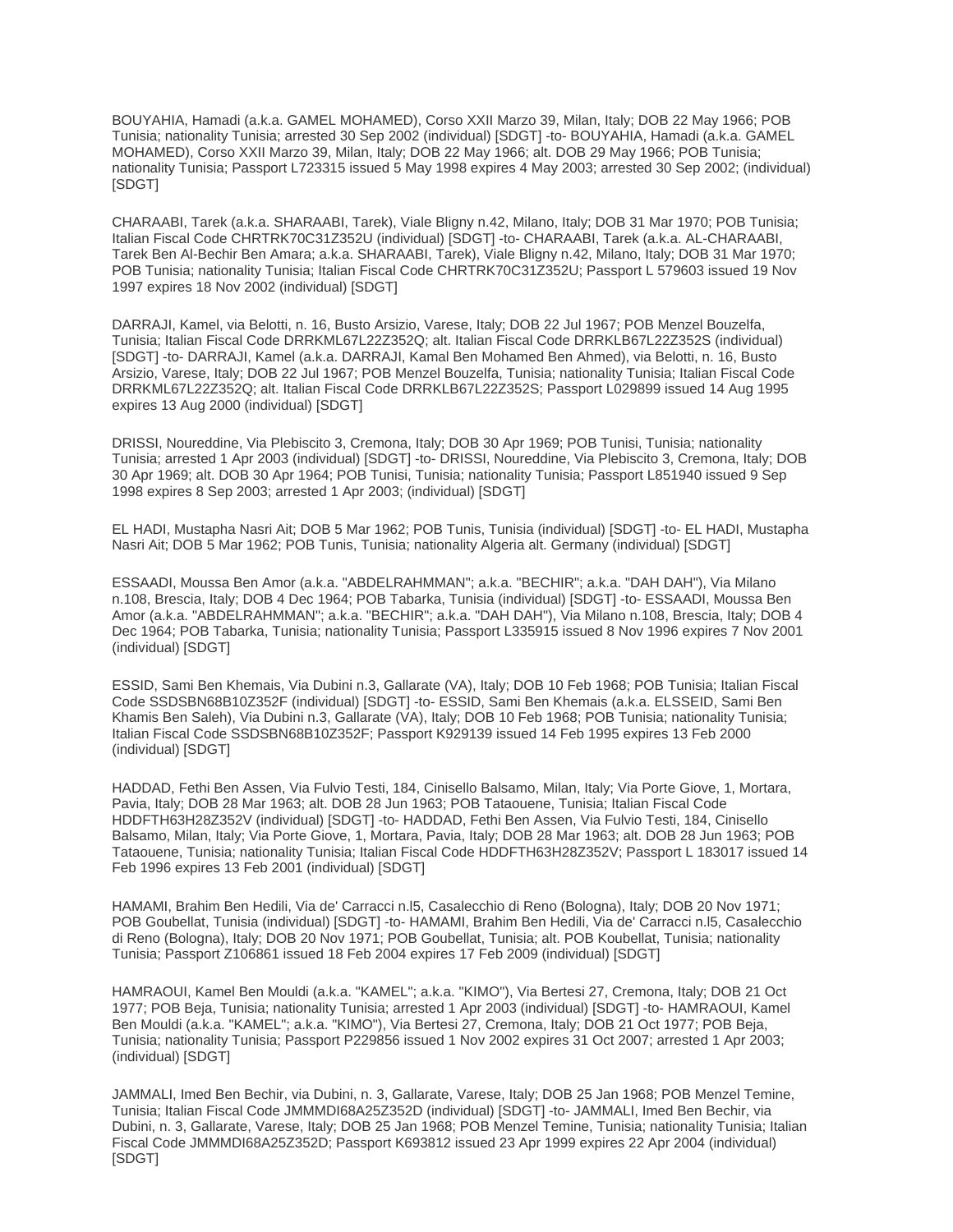JARRAYA, Khalil (a.k.a. "ABDEL' AZIZ BEN NARVAN"; a.k.a. "AMR"; a.k.a. "AMRO"; a.k.a. "AMROU"; a.k.a. "BEN NARVAN ABDEL AZIZ"; a.k.a. "KHALIL YARRAYA"; a.k.a. "OMAR"), Via Bellaria n.10, Bologna, Italy; Via Lazio n.3, Bologna, Italy; DOB 8 Feb 1969; alt. DOB 15 Aug 1970; POB Sfax, Tunisia; alt. POB Sreka, ex-Yugoslavia (individual) [SDGT] -to- JARRAYA, Khalil (a.k.a. JARRAYA, Khalil Ben Ahmed Ben Mohamed; a.k.a. "ABDEL' AZIZ BEN NARVAN"; a.k.a. "AMR"; a.k.a. "AMRO"; a.k.a. "AMROU"; a.k.a. "BEN NARVAN ABDEL AZIZ"; a.k.a. "KHALIL YARRAYA"; a.k.a. "OMAR"), Via Bellaria n.10, Bologna, Italy; Via Lazio n.3, Bologna, Italy; DOB 8 Feb 1969; alt. DOB 15 Aug 1970; POB Sfax, Tunisia; alt. POB Sreka, ex-Yugoslavia; nationality Tunisia alt. Bosnia and Herzegovina; Passport K989895 (Tunisia) issued 26 Jul 1995 expires 25 Jul 2000 (individual) [SDGT]

JARRAYA, Mounir Ben Habib (a.k.a. "YARRAYA"), Via Mirasole n.11, Bologna, Italy; Via Ariosto n.8, Casalecchio di Reno (Bologna), Italy; DOB 25 Oct 1963; POB Sfax, Tunisia (individual) [SDGT] -to- JARRAYA, Mounir Ben Habib (a.k.a. JARRAYA, Mounir Ben Habib Ben Al-Taher; a.k.a. "YARRAYA"), Via Mirasole n.11, Bologna, Italy; Via Ariosto n.8, Casalecchio di Reno (Bologna), Italy; DOB 25 Oct 1963; POB Sfax, Tunisia; nationality Tunisia; Passport L 065947 issued 28 Oct 1995 expires 27 Oct 2000 (individual) [SDGT]

JELASSI, Riadh; DOB 15 Dec 1970; POB Tunisia (individual) [SDGT] -to- JELASSI, Riadh; DOB 15 Dec 1970; POB Al-Mohamedia, Tunisia; nationality Tunisia; Passport L276046 issued 1 Jul 1996 expires 30 Jun 2001 (individual) [SDGT]

JENDOUBI, Faouzi (a.k.a. "SAID"; a.k.a. "SAMIR"), Via Agucchi n.250, Bologna, Italy; Via di Saliceto n.51/9, Bologna, Italy; DOB 30 Jan 1966; POB Beja, Tunisia (individual) [SDGT] -to- JENDOUBI, Faouzi (a.k.a. "SAID"; a.k.a. "SAMIR"), Via Agucchi n.250, Bologna, Italy; Via di Saliceto n.51/9, Bologna, Italy; DOB 30 Jan 1966; POB Beja, Tunisia; nationality Tunisia; Passport K459698 issued 6 Mar 1999 expires 5 Mar 2004 (individual) [SDGT]

KAMMOUN, Mehdi, Via Masina n.7, Milan, Italy; DOB 3 Apr 1968; POB Tunis, Tunisia; Italian Fiscal Code: KMMMHD68D03Z352N (individual) [SDGT] -to- KAMMOUN, Mehdi (a.k.a. KAMMOUN, Mehdi Ben Mohamed Ben Mohamed), Via Masina n.7, Milan, Italy; DOB 3 Apr 1968; POB Tunis, Tunisia; nationality Tunisia; Passport M307707 issued 12 Apr 2000 expires 11 Apr 2005; Italian Fiscal Code: KMMMHD68D03Z352N; (individual) [SDGT]

LOUBIRI, Habib Ben Ahmed, via Brughiera, n. 5, Castronno, Varese, Italy; DOB 17 Nov 1961; POB Menzel Temine, Tunisia; Italian Fiscal Code LBRHBB61S17Z352F (individual) [SDGT] -to- LOUBIRI, Habib Ben Ahmed (a.k.a. AL-LOUBIRI, Habib Ben Ahmed), via Brughiera, n. 5, Castronno, Varese, Italy; DOB 17 Nov 1961; POB Menzel Temime, Tunisia; nationality Tunisia; Italian Fiscal Code LBRHBB61S17Z352F; Passport M 788439 issued 20 Oct 2001 expires 19 Oct 2006 (individual) [SDGT]

MAAROUFI, Tarek Ben Habib; DOB 23 Nov 1965; POB Ghardimaou, Tunisia (individual) [SDGT] -to-MAAROUFI, Tarek Ben Habib; DOB 23 Nov 1965; POB Ghardimaou, Tunisia; alt. POB Ghar el-dimaa, Tunisia; nationality Tunisia; Passport E590976 (Tunisia) issued 19 Jun 1987 expires 18 Jun 1992 (individual) [SDGT]

OUAZ, Najib, Vicolo dei Prati n.2/2, Bologna, Italy; DOB 12 Apr 1960; POB Hekaima, Tunisia (individual) [SDGT] -to- OUAZ, Najib (a.k.a. AL-WAZ, Najib Ben Mohamed Ben Salem), Vicolo dei Prati n.2/2, Bologna, Italy; DOB 12 Apr 1960; POB Hekaima Al-Mehdiya, Tunisia; nationality Tunisia; Passport K 815205 issued 17 Sep 1994 expires 16 Sep 1999 (individual) [SDGT]

RIHANI, Lotfi (a.k.a. "ABDERRAHMANE"), Via Bolgeri 4, Barni (Como), Italy; DOB 1 Jul 1977; POB Tunisi, Tunisia; nationality Tunisia (individual) [SDGT] -to- RIHANI, Lotfi (a.k.a. "ABDERRAHMANE"), Via Bolgeri 4, Barni (Como), Italy; DOB 1 Jul 1977; POB Tunisi, Tunisia; nationality Tunisia; Passport L 886177 issued 14 Dec 1998 expires 13 Dec 2003 (individual) [SDGT]

ROUINE, Lazher Ben Khalifa Ben Ahmed (a.k.a. "LAZHAR"; a.k.a. "SALMANE"), Vicolo San Giovanni, Rimini, Italy; DOB 20 Nov 1975; POB Sfax, Tunisia; nationality Tunisia; arrested 30 Sep 2002 (individual) [SDGT] -to-ROUINE, Lazher Ben Khalifa Ben Ahmed (a.k.a. ROUINE, Al-Azhar Ben Khalifa Ben Ahmed; a.k.a. "LAZHAR"; a.k.a. "SALMANE"), Vicolo San Giovanni, Rimini, Italy; DOB 20 Nov 1975; POB Sfax, Tunisia; nationality Tunisia; Passport P 182583 issued 13 Sep 2003 expires 12 Sep 2007; arrested 30 Sep 2002; (individual) [SDGT]

SAADI, Nassim (a.k.a. ABOU ANIS), Via Monte Grappa 15, Arluno (Milan), Italy; DOB 30 Nov 1974; POB Haidra, Tunisia; nationality Tunisia; arrested 30 Sep 2002 (individual) [SDGT] -to- SAADI, Nassim (a.k.a. ABOU ANIS), Via Monte Grappa 15, Arluno (Milan), Italy; DOB 30 Nov 1974; POB Haidra Al-Qasreen, Tunisia;